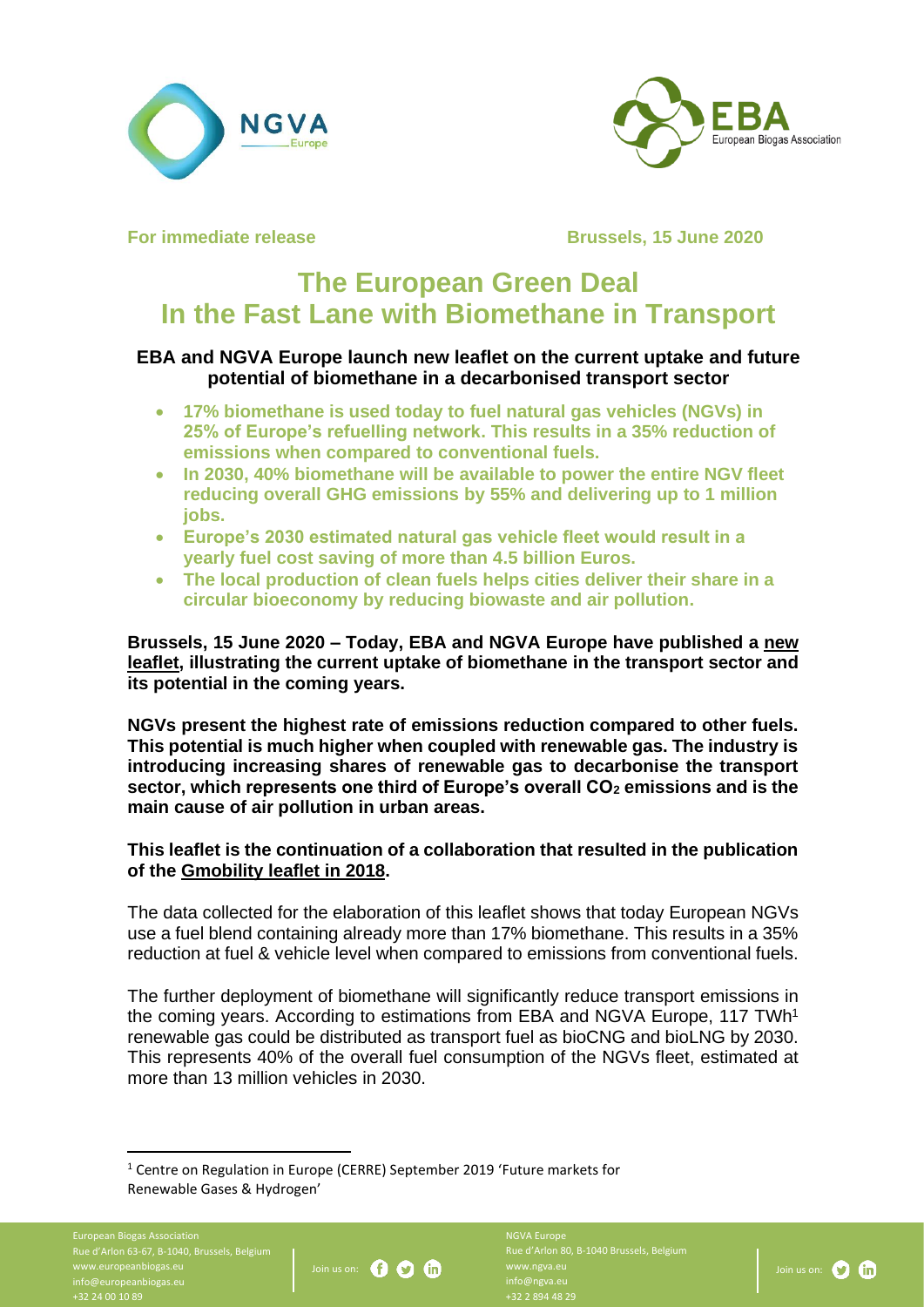A higher uptake of bioCNG and bioLNG in the sector will result in an overall GHG emissions reduction of 55%. Up to 1 million jobs will be created to guarantee the scaleup of biomethane in the coming decades<sup>2</sup>.

The use of increasing shares of renewable fuels in transport needs to be coupled by the development of new CNG and LNG stations and vehicles, which are fully compatible with their renewable equivalent (bio-CNG and bio-LNG).

Today, almost 25% of Europe's refuelling network is supplying biomethane<sup>3</sup>. This fast-growing fuelling station network counts now on 3,840 CNG fuelling stations and 280 LNG units. But an even faster development of the network is needed to meet the current estimations for 2030, which would lead to 10,000 and 2,000 stations, respectively.

Earlier this year, EBA and NGVA Europe, together with the European Automobile Manufacturers Association (ACEA), launched a joint call to accelerate the [deployment of refuelling infrastructure](https://www.ngva.eu/medias/joint-call-for-the-acceleration-of-the-deployment-of-natural-and-renewable-gas-and-its-refuelling-infrastructure-across-the-eu-pr/) in Europe.

When fuelling vehicles with CNG or LNG, consumers benefit from huge fuel operation cost savings which results in a very competitive Total Cost of Ownership (TCO). Europe's 2030 estimated natural gas vehicle fleet would result in a yearly fuel cost saving of more than 4 billion Euros, compared to conventional fuels.

The local production of clean fuels helps cities deliver their share in the transition towards a circular bioeconomy. By re-using biowaste to produce renewable energy for local transport, cities can significantly reduce emissions and air pollution.

A city like Brussels, with 1.2 million inhabitants, produces about 210 kt of biowaste per year which can be used to produce 14 kt of renewable gas. If distributed to road transport as 40% blend, this would avoid the release of 85 kt of  $CO<sub>2</sub>$  into the atmosphere.

*"The EU has set a goal to reduce transport emissions by 60% up to 2050 compared to 1990 levels. All technologies will need to play a role in the transition to carbonneutrality, especially in the transport sector. The promotion of electric vehicles and related infrastructure is crucial, but we already know this will not be enough to reach that goal in a fast and cost-effective way. As this document shows, the deployment of bio-CNG and bio-LNG is already a reality. These fuels have very low well-to-wheel emissions leading to a high decarbonisation potential and their production stimulates the development of sustainable and healthy cities."*

#### **Susanna Pflüger, EBA Secretary General**

*"This brochure illustrates that with gas in transport, we can achieve the goal of the European Green Deal in a very reliable and cost-effective way already today. Both infrastructure, vehicle technology, and renewable gas production is ready to be used, resulting in sustainable economic growth for the benefit of European citizens. The European institutions must recognize these facts when laying out legislation surrounding the European Green Deal."*

#### **Andrea Gerini, NGVA Europe Secretary General**

- ENDS -

European Biogas Association Rue d'Arlon 63-67, B-1040, Brussels, Belgium info@europeanbiogas.eu +32 24 00 10 89



Rue d'Arlon 80, B-1040 Brussels, Belgium info@ngva.eu +32 2 894 48 29

Join us on: 0 **0** 

<sup>&</sup>lt;sup>2</sup> Gas for Climate 2019 'Job creation by scaling up renewable gas in Europe'

<sup>3</sup> NGVA Europe Stations Map https://www.ngva.eu/stations-map/